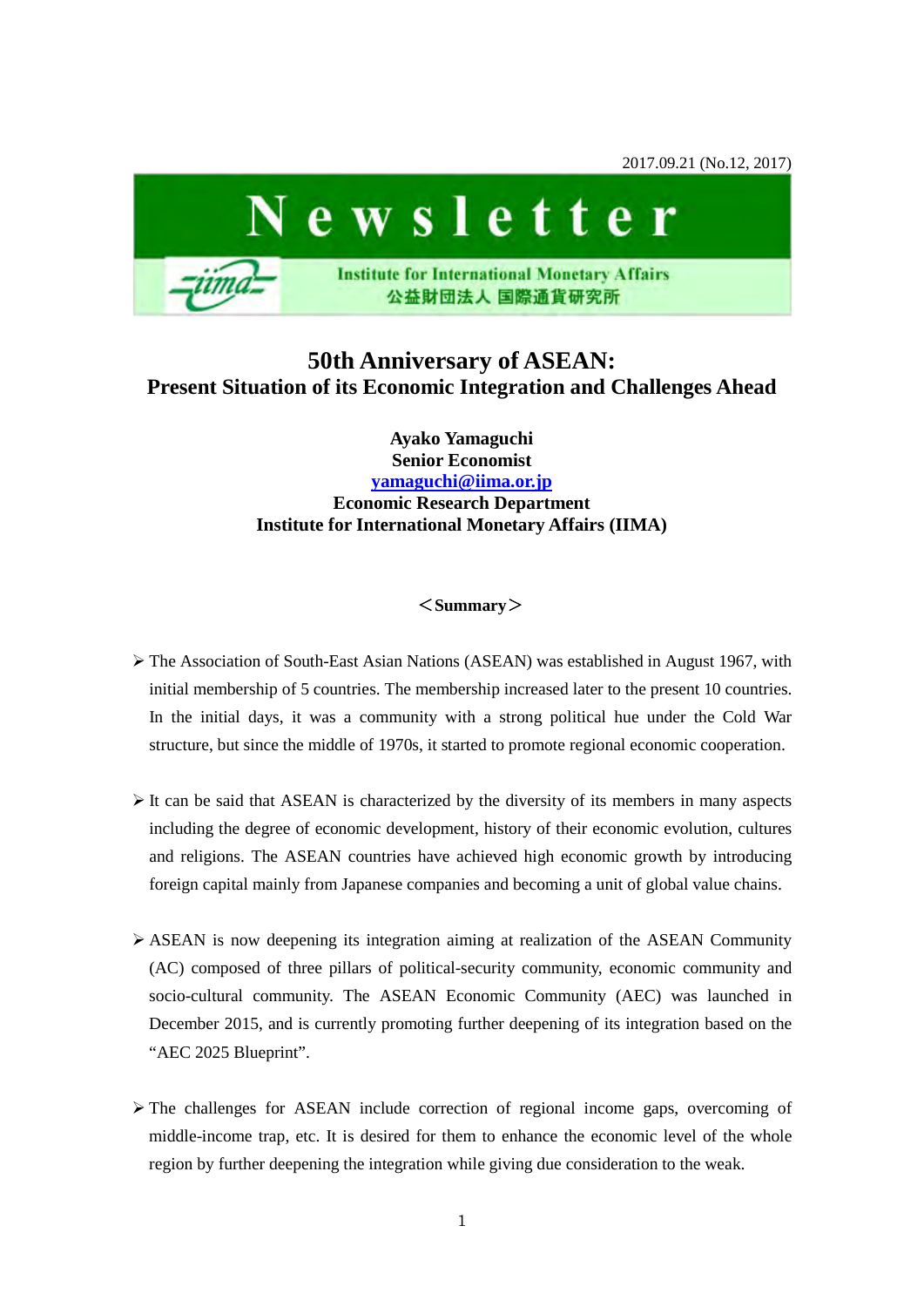## **1. History of ASEAN**:**From Inauguration as Political Integration to Evolution to Economic Integration[1](#page-1-0)**

ASEAN started in 1967 with 5 countries of Indonesia, Malaysia, Philippines, Singapore and Thailand and initially it was a political integration to prevent regional conflicts and protect peace in the region. At the first summit meeting held in 1976, the Treaty of Amity and Cooperation in Southeast Asia (TAC) was adopted, and the regional economic cooperation started. In the early days, ASEAN promoted a "strategy on collective import-substitution-oriented industrialization of heavy industries" while restricting the inflow of foreign capitals. The strategy failed to produce desired outcome and at the third summit meeting in 1987, ASEAN took a turn to shift toward the "strategy on collective export-oriented industrialization dependent on foreign-capital". Increase of direct investment in Asia by the Japanese companies in the backdrop of the appreciating yen after the 1985 Plaza Accord contributed to the high economic growth of ASEAN countries, coupled with the policy efforts of the ASEAN countries themselves.

Against the background of structural change of the global economy which started at the beginning of the 1990s, namely, the end of cold war, rapid growth of China based on the reform and opening policy and following rapid increase of foreign direct investment in China, ASEAN was under the pressure to deepen its regional economic cooperation in view of attracting foreign capital, and since 1992 customs tariffs had been repeatedly reduced aiming at the completion of ASEAN Free Trade Area (AFTA). The end of cold war structure brought about a change in the regional political situation, which prompted a new membership of Viet Nam in 1995, Lao PDR and Myanmar in 1997, and Cambodia in 1999 to form a present ten-country association<sup>[2](#page-1-1)</sup>.

The Asian Currency Crisis of 1997 and the following structural reforms pursued in individual countries necessitated further integration of ASEAN. In October 2003, an initiative for ASEAN Economic Community (AEC) was proposed to constitute one of the pillars of ASEAN Community<sup>[3](#page-1-2)</sup>. The initiative aimed to construct by 2020 a single market and production base which is characterized by the "free flow of goods, services, capital, and labor force". At the summit meeting in January 2007, the leaders declared to bring forward the accomplishment of the AEC by 5 years to be realized in 2015. In November 2007, "AEC Blueprint" was published. The elimination of customs tariffs for 99.6% of commodity items was realized by the leading 6 members, thereby the AFTA virtually completed. At the end of 2015, the AEC was realized. In

<span id="page-1-0"></span><sup>&</sup>lt;sup>1</sup> Ishikawa, Kuchiki and Shimizu (2015) Introductory. Prof. Shimizu classified the development policy as "Strategy on collective import-substitution- oriented industrialization of heavy industries" and "Strategy on collective export-oriented industrialization dependent on foreign capital."<br> $\frac{2}{3}$  Abord of it. Primari Division is in

<span id="page-1-1"></span>Ahead of it, Brunei Darussalam joined ASEAN to form a six-country framework. Sometimes the original members are called ASEAN5, and the ASEAN5 with Brunei are called leading ASEAN6. The late comers of 4 members are called CLMV by their initials.

<span id="page-1-2"></span><sup>3</sup> ASEAN Community consists of three pillars of political-security community, economic community and socio-cultural community.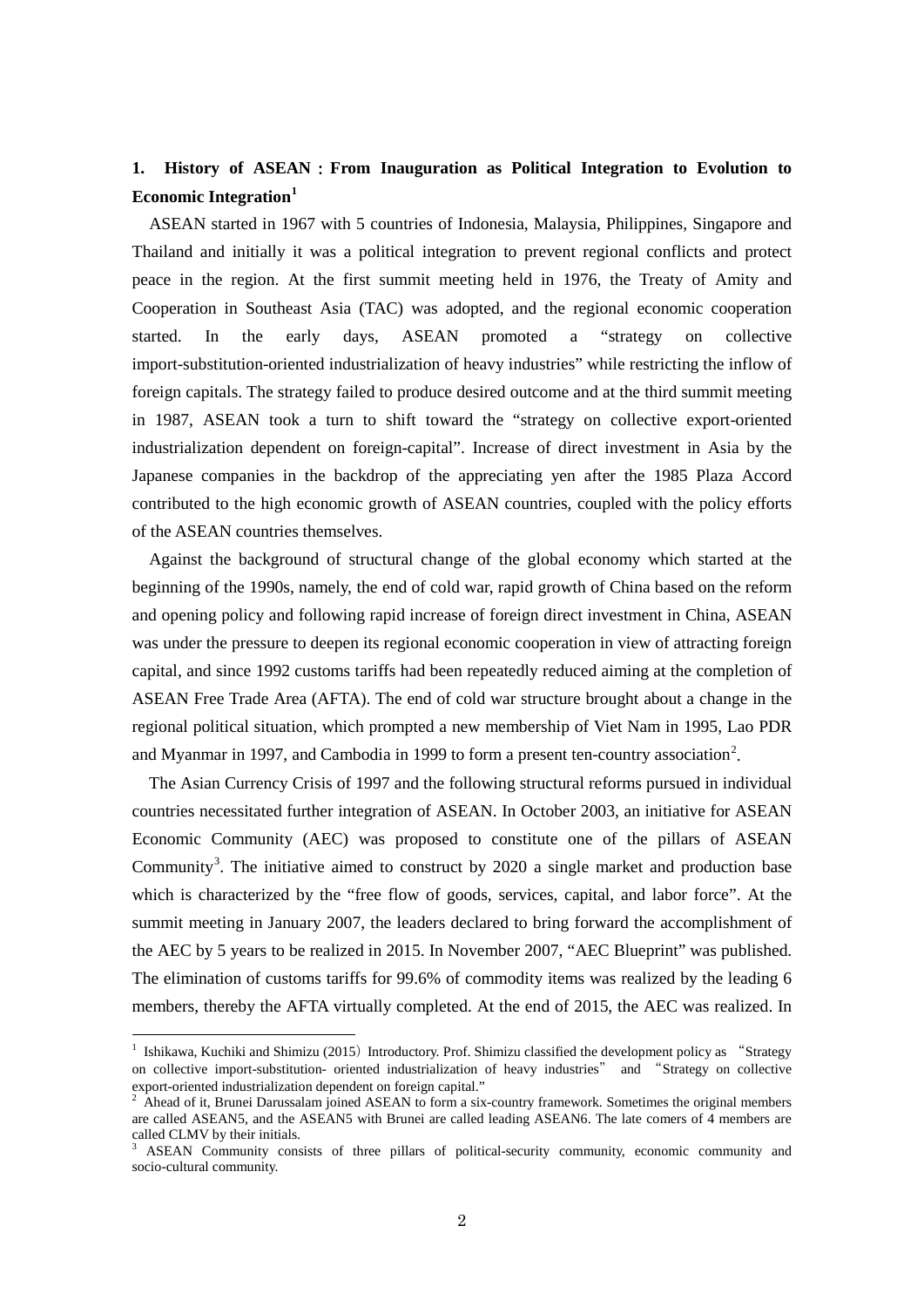November 2015, "AEC 2025 Blueprint" was adopted to promote further deepening of integration. Based on this blueprint, negotiations are in progress in the individual areas such as liberalization of services, non-tariff barriers, and so on.

#### **2. Development of the ASEAN Economy**

### $(1)$  Overview

As of 2015, ASEAN has a population of 630 million with an economic scale of \$2.4 trillion in nominal GDP for the aggregate of 10 countries (Table 1). Average per capita GDP is \$3,867, ranking around the middle of middle income countries. Yet, the gap among the member countries is quite large, with the per capita income of the highest Singapore accounting for 47 times larger than the poorest Cambodia. In terms of the GDP scale, GDP in Indonesia with a population of 256 million is 67 times larger than that in Brunei with a population of 420,000.

|                    |                   | GDP                   |                                 | Per capita Per capita |                    | Real GDPgrowth rate (%) |                    |                  |                  |                  |
|--------------------|-------------------|-----------------------|---------------------------------|-----------------------|--------------------|-------------------------|--------------------|------------------|------------------|------------------|
|                    |                   | 2015<br>(\$ billions) | Populatin<br>2015<br>(millions) | <b>GDP</b><br>2000    | <b>GDP</b><br>2015 | 1980-89<br>average      | 1990-99<br>average | $2000 -$<br>2010 | $2011 -$<br>2015 | $2016 -$<br>2022 |
|                    |                   |                       |                                 | (3)                   | (3)                |                         |                    | average          | average          | average          |
|                    | Singapore         | 296.8                 | 5.5                             | 23.793                | 53,629             | 7.8                     | 7.3                | 6.2              | 4.1              | 2.5              |
|                    | Brunei Darussalam | 12.9                  | 0.42                            | 20,511                | 30.995             | $-0.2$                  | 2.1                | 1.5              | $-0.1$           | 4.5              |
| A                  | Malaysia          | 296.3                 | 31.2                            | 4,287                 | 9,501              | 5.9                     | 7.2                | 5.0              | 5.3              | 4.7              |
| S.<br>F<br>A<br>N. | Thailand          | 399.2                 | 68.8                            | 2,028                 | 5,799              | 7.2                     | 5.4                | 4.6              | 2.9              | 3.1              |
|                    | Indonesia         | 861.1                 | 255.51                          | 870                   | 3,371              | 6.5                     | 4.8                | 5.4              | 5.5              | 5.3              |
|                    | Philippines       | 292.5                 | 102.2                           | 1.055                 | 2.863              | 2.0                     | 2.8                | 4.7              | 5.9              | 6.9              |
|                    | Viet Nam          | 191.3                 | 91.7                            | 402                   | 2,087              | 5.0                     | 7.4                | 6.8              | 5.9              | 6.3              |
|                    | Lao PDR           | 12.6                  | 7.0                             | 292                   | 1,787              | 6.0                     | 6.1                | 7.1              | 7.9              | 6.9              |
|                    | lMvanmar          | 59.5                  | 51.8                            | 221                   | 1.148              | n.a.                    | 8.4                | 10.7             | 7.3              | 7.4              |
|                    | Cambodia          | 17.8                  | 15.5                            | 300                   | 1,145              | 6.5                     | 6.2                | 8.1              | 7.2              | 6.7              |
| India              |                   | 2,088.2               | 1292.3                          | 463                   | 1,616              | 5.5                     | 5.7                | 7.2              | 6.8              | 7.7              |
| China              |                   | 11,226.2              | 1374.6                          | 959                   | 8,167              | 9.8                     | 10.0               | 10.3             | 7.9              | 6.1              |
| South Korea        |                   | 1,382.8               | 51.0                            | 11,947                | 27,105             | 8.8                     | 7.1                | 4.8              | 3.0              | 2.9              |
| <b>Japan</b>       |                   | 4,382.4               | 127.0                           | 38,534                | 34,513             | 4.4                     | 1.6                | 0.9              | 1.0              | 0.8              |

Table 1: Economic Indicators of Main Asian Countries

(Notes) GDP data are available only from 1985 for Brunei Darussalam, from 1987 for Cambodia, fron 1997 for Myanmar. Average growth rates are average of years fro which data are available, from 1985 for Brunei Darussalam, from 1987 for Cambodia, and from 1997 for Myanmar. The data after 2015 are the estimate by the IMF. (Srouce) IMF

The economic structure shows a wide diversity among oil producing Brunei, City state Singapore, industrialized Thailand and Malaysia, and Cambodia and Lao PDR which are still highly dependent on agriculture (Table 2).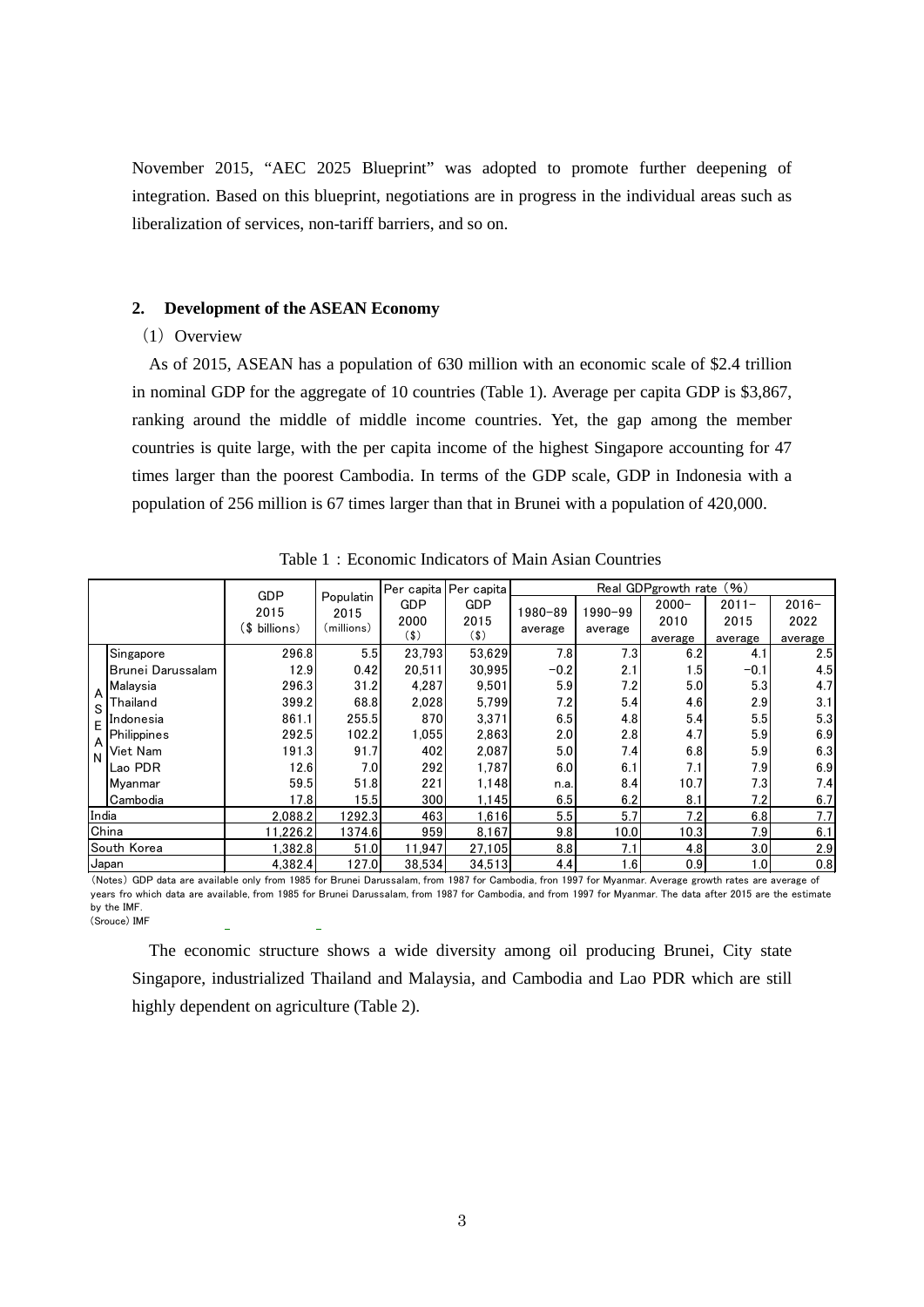|                   |               | Structure of output |           |      |               |      |            |      |                        | Current  | Ratio of        |                |
|-------------------|---------------|---------------------|-----------|------|---------------|------|------------|------|------------------------|----------|-----------------|----------------|
|                   | Primary       |                     | Secondary |      |               |      | Tertiary   |      | Trade<br>$(Exp.+Imp.)$ | Exports  | Account         | elderly        |
|                   | (Agriculture) |                     |           |      | Manufacturing |      | (Services) |      |                        |          | <b>Balances</b> | population     |
|                   | % of GDP      |                     | % of GDP  |      | % of GDP      |      | % of GDP   |      | % of GDP               | % of GDP | % of GDP        | $%$ **         |
|                   | 2005          | 2016                | 2005      | 2016 | 2005          | 2016 | 2005       | 2016 | 2015                   | 2015     | 2015            | 2016           |
| Singapore         |               |                     | 32        | 26   | 28            | 20   | 68         | 74   | 227.1                  | 125.5    | 18.1            | 12             |
| Brunei Darussalam |               |                     | 72        | 57   | 12            | 11   | 27         | 42   | 72.8                   | 49.2     | 16.0<br>∗       | 5 <sup>1</sup> |
| Malaysia          | 8             | 9                   | 46        | 36   | 28            | 20   | 46         | 56   | 127.7                  | 67.9     | 3.0             | n.a.           |
| Thailand          | 9             | 8                   | 39        | 36   | 30            | 27   | 52         | 56   | 105.4                  | 54.2     | 8.1             | 11             |
| Philippines       | 13            | 10 <sup>1</sup>     | 34        | 31   | 24            | 20   | 54         | 60   | 44.5                   | 20.3     | 2.5             | 5 <sup>1</sup> |
| Indonesia         | 13            | 13                  | 47        | 39   | 27            | 21   | 40         | 44   | 34.2                   | 17.5     | $-2.0$          | 5 <sup>1</sup> |
| Viet Nam          | n.a.          | 18                  | n.a.      | 36   | n.a.          | 16   | n.a.       | 45   | 169.5                  | 83.8     | $0.5 *$         |                |
| Lao PDR           | 36            | 19                  | 25        | 33   | 10            | 9    | 39         | 48   | 53.5                   | 29.4     | $-16.8$ *       | 4              |
| Mvanmar           | 47            | 28                  | 18        | 30   | 13            | 21   | 36         | 42   | 43.2                   | 17.5     | $-5.2$          | 6 <sup>1</sup> |
| Cambodia          | 33            | 27                  | 27        | 32   | 19            | 17   | 41         | 42   | 106.6                  | 47.9     | $-10.6$ *       | $\vert$        |

Table 2: Economic Structure of ASEAN Countries

(Notes) \* means IMF estimates. \*\*Ratio of elderly population is calculated by population aged 65 and over to total populaton.

(Sources) World Bank "World Development Indicators 2017", IMF and the ASEAN Secretariat.

(2)Trade and Investment:Stronger Linkage in the East Asian region through global value chains

East Asian countries that include ASEAN are well known with their high GDP ratio of trade in goods. Looking at their ratios of trade values (exports and imports) against GDP, Singapore records the highest 227% (126% for exports) and Indonesia shows the lowest 34% (18% for exports), with average ASEAN ratio showing a high level of 93% (Table 2) . Average GDP ratio of exports amounts around 30% for developing countries as a whole, and around 20% for advanced countries. Compared with these data, the level of slightly below 50% for ASEAN is quite high. In the 1970s ASEAN had a high weight of exports of natural resources, but in the transition from industrialization of import substitution to export-oriented industrialization, the member countries achieved a high growth supported by exports of manufactured goods. The present export structure shows that, except for Brunei in which fuels account for 93% of exports (2016, World Bank data), and Indonesia (ratio of manufactured goods 45%) and Malaysia (same 67%) in which fuels account for substantial weights, the exports of manufactured goods account for around 80% for the rest of the countries as indicated by Cambodia (93%) and the Philippines  $(85%)<sup>4</sup>$  $(85%)<sup>4</sup>$  $(85%)<sup>4</sup>$ . Exports of Cambodia are mostly accounted for by light manufactured goods like clothing and textiles, which contrasts remarkably with the Philippines in which electric machines and the like account for 60%.

<span id="page-3-0"></span><sup>&</sup>lt;sup>4</sup> No data available from the World Bank for Lao PDR and Myanmar.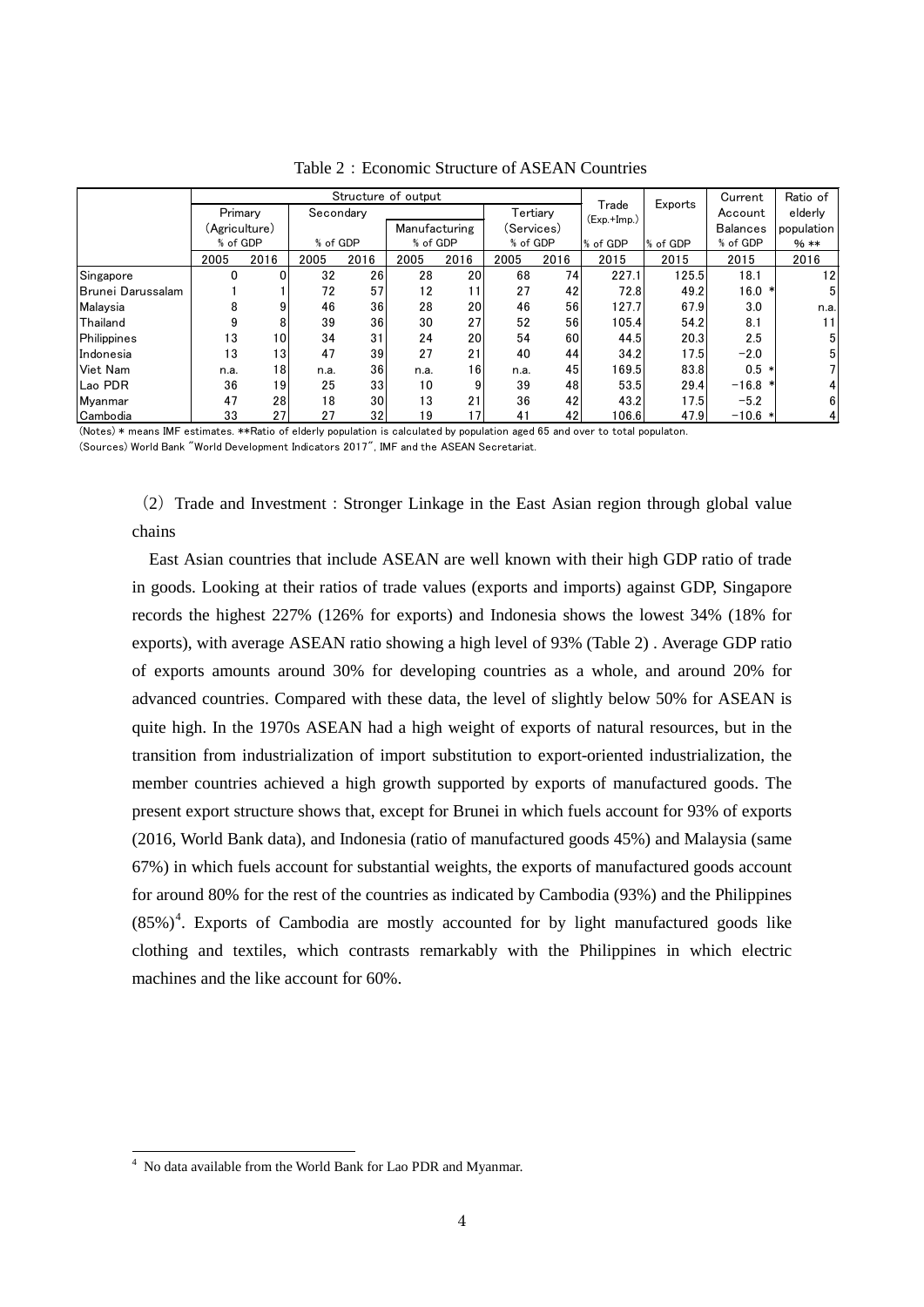

Chart 1 Ratios of Intra-regional trade

The ratio of intra-regional trade in ASEAN is almost 25% for both exports and imports, lagging by a large margin behind 60-70% in the European Union (EU) and 30-60% in the North American Free Trade Area (NAFTA). From the beginning the EU had been a group of countries with high level of economic development, and its ratio of intra-regional trade had been high from the old times since it had a well-developed transportation network on land and horizontal trades where mutual trades in manufactured goods were active and vigorous among member countries. On the other hand, ASEAN countries used to have strong trading ties with their colonial powers in the process of economic development<sup>[5](#page-4-0)</sup>, and they had a stronger trade relationship with Japan and Newly Industrialized Economies (NIEs) which had actively made direct investment in ASEAN countries since the middle of the 1980s, and with emerging China, than with their neighboring countries. These backgrounds seem to have contributed to the low ratio of intra-regional trade within the ASEAN region.





(Note)ASEAN as a partner is 10 members. CLMV means Cambodia, Lao PDR, Myanmar, Viet Nam. (Source) IMF, "Direction of Trade Statistics"

<sup>(</sup>Note) ASEAN includes 5 original members for 1967-2000, 10 members for 2001and afterwards. (Soruce) IMF"Direction of Trade Statistics"

<span id="page-4-0"></span><sup>1</sup> <sup>5</sup> The former colonial powers for ASEAN members are the UK (for Brunei, Malaysia, Myanmar, and Singapore), France (for Viet Nam, Lao PDR, Cambodia), Netherland (for Indonesia), and Spain and the U.S. (for the Philippines). Diversity can also be seen here.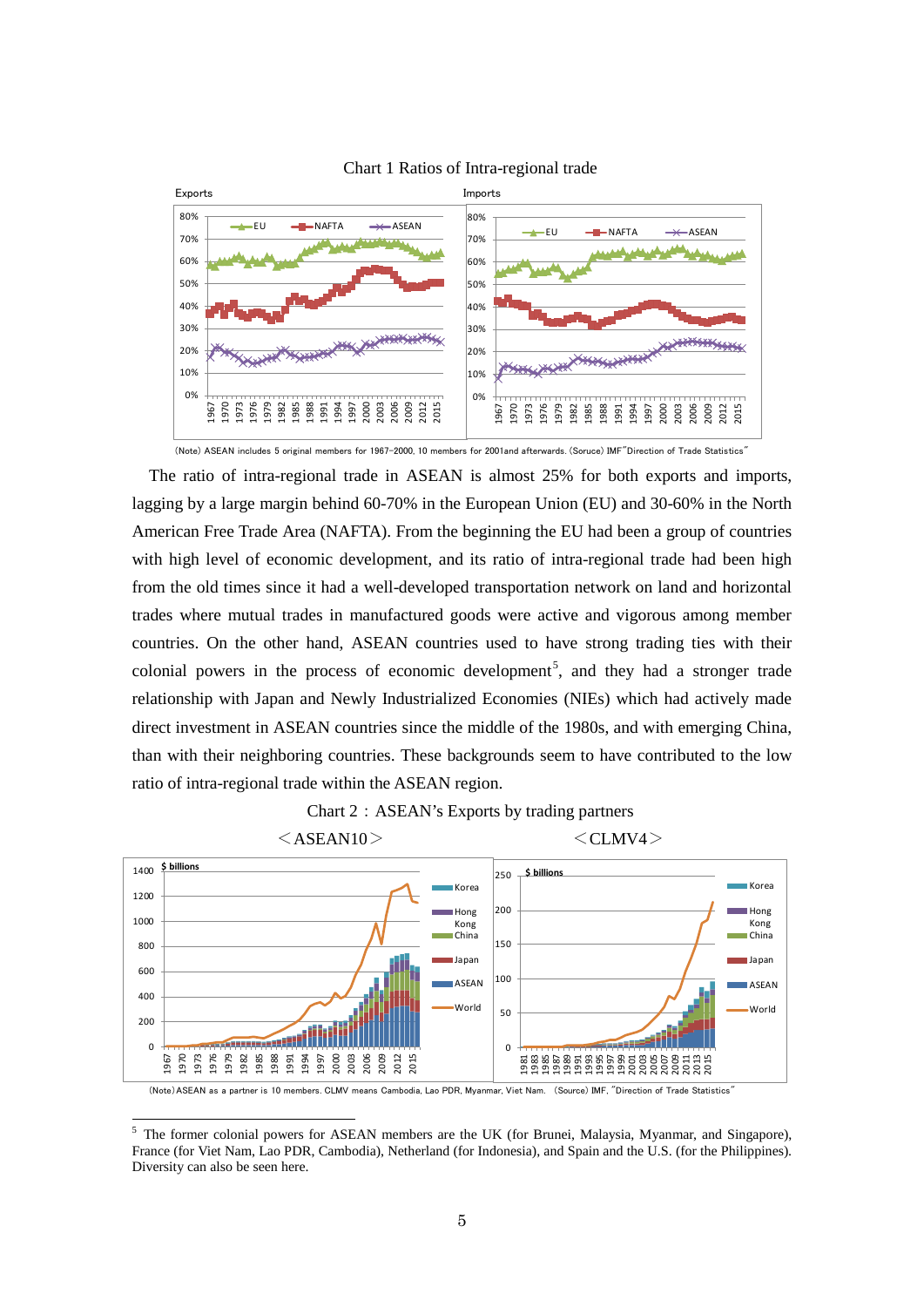East Asia that includes ASEAN as well as Japan, China, Hong Kong and Korea is the biggest trade partner of ASEAN that accounts for the majority of exports. The trading ties between ASEAN and East Asia have been increasingly strengthened. It is also true that the intra-regional trading ratio of ASEAN has been moderately rising, since the members have made efforts to lower their tariffs since 1992 aiming at completing the ASEAN Free Trade Area (AFTA). In the cases of the EU and the NAFTA, establishment of common market (European common market in the middle of the 1980s, NAFTA in 1994) led to the rise of ratio of intra-regional trading and the establishment of the AEC at the end of 2015 will also act in the direction to raise the ratio of intra-regional trade in the ASEAN region.

As for the foreign direct investment to ASEAN, while a substantial investment has continued from the EU and the U.S., it is notable that the investment from East Asia including intra-ASEAN, Japan, China, Korea, Hong Kong and Taiwan has been steadily increasing (Chart 3). By industry, manufacturing accounts for a large part of investment, but in recent years, investment in wholesale/retail trade and finance/insurance are also increasing reflecting the rise of income levels in the ASEAN countries.





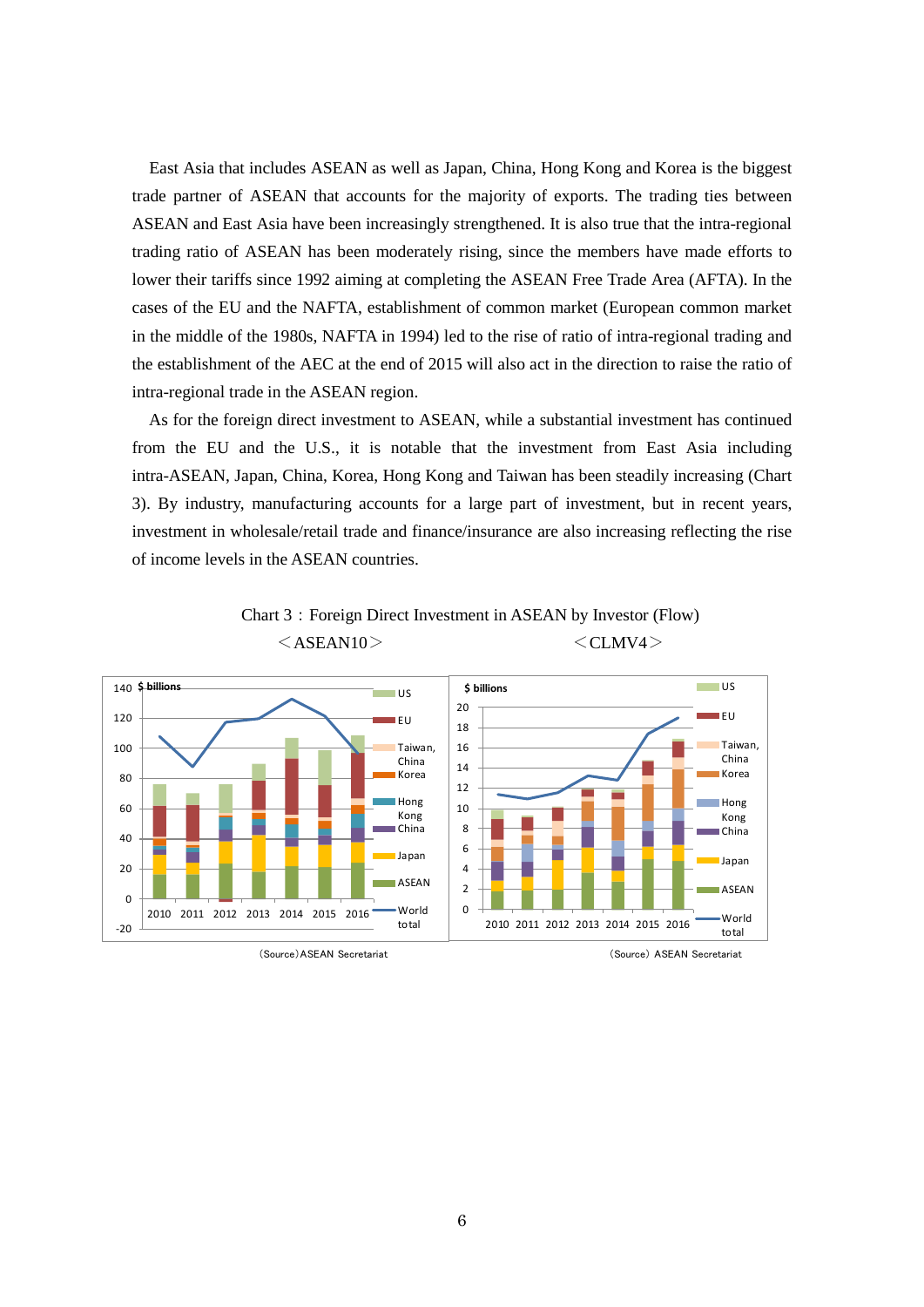Many Japanese-affiliated manufacturing companies in automobile, its parts and electric and electronic industries position ASEAN as a link to their global value chains (GVC). Especially the ASEAN countries have tried to protect and nurture the automobile industry that has a wide range of supporting industries, while introducing foreign capitals mainly through such Japanese-affiliates. The Brand-to-Brand Complementation (BBC) Schemes<sup>[6](#page-6-0)</sup> and the ASEAN Industrial Cooperation Scheme (AICO) which were adopted as part of the ASEAN intra-regional cooperation made the mutual shift of auto parts easier and more convenient and pushed the construction of GVC by the Japanese-affiliated auto makers. Thus the automobile industry in the ASEAN countries has grown up to produce four-wheel vehicles in the order of aggregate 3.64 million in 2016 in the three countries of Thailand, Indonesia, and Malaysia. The production represents 3.8% in the world production, and taken them together as a country, it ranks 7th in the world.

In addition, although still small in scale, direct investment in the less developed CLMV has also been increasing. Singapore, Thailand and Malaysia are the major investors from within ASEAN to CLMV. It is noticeable that among CLMV, investment in Cambodia and Myanmar by a more developed Viet Nam is expanding. From outside the ASEAN region, the East Asian countries like Korea, China, Japan, Hong Kong, and Taiwan are the main players, and it is shown that along the ongoing trend of "China + one" and "Thailand + one" investment<sup>[7](#page-6-1)</sup>, not only Japanese-affiliated companies but also all of the East Asian companies have been making region-wide efforts to build a GVC network. The participation in the GVC will accelerate the speed of industrialization of developing countries<sup>[8](#page-6-2)</sup>. The recent rapid catch-up of CLMV is a reflection of such active global business activities of Asian countries including Japanese-affiliated companies.

<span id="page-6-0"></span><sup>6</sup> BBC Schemes were introduced in 1988. Until then, the ASEAN countries had been separated by customs tariffs, and automobile makers were forced to bear higher costs for a full set production within a country, without being able to enjoy a scale merit of in-process division of labor. In order to solve this problem, special measures were taken, while limiting to auto parts and exports to other member countries of such parts that were collectively produced in a specified member country, to allow the auto makers to get the benefit of tariff elimination and to include them in their local contents. In a manner to expand the BBC Schemes to other industries, the AICO was introduced in 1996.

<span id="page-6-1"></span> $^7$  Direct investment in China from Japan rapidly increased since the 1990s, but rising wages in China, deceleration of the Chinese economy and heightening political risks, increasingly encouraged the Japanese companies to diversify, taking the overconcentration of investment in China as a business risk, their investment to Thailand and Viet Nam etc. (China + One). Also in Thailand, concerns over labor shortage and wage increases have increased, inviting a move to diversify their investment to further peripheral CLMV (Thailand + One).

<span id="page-6-2"></span><sup>8</sup> Word Bank Group and others (2017)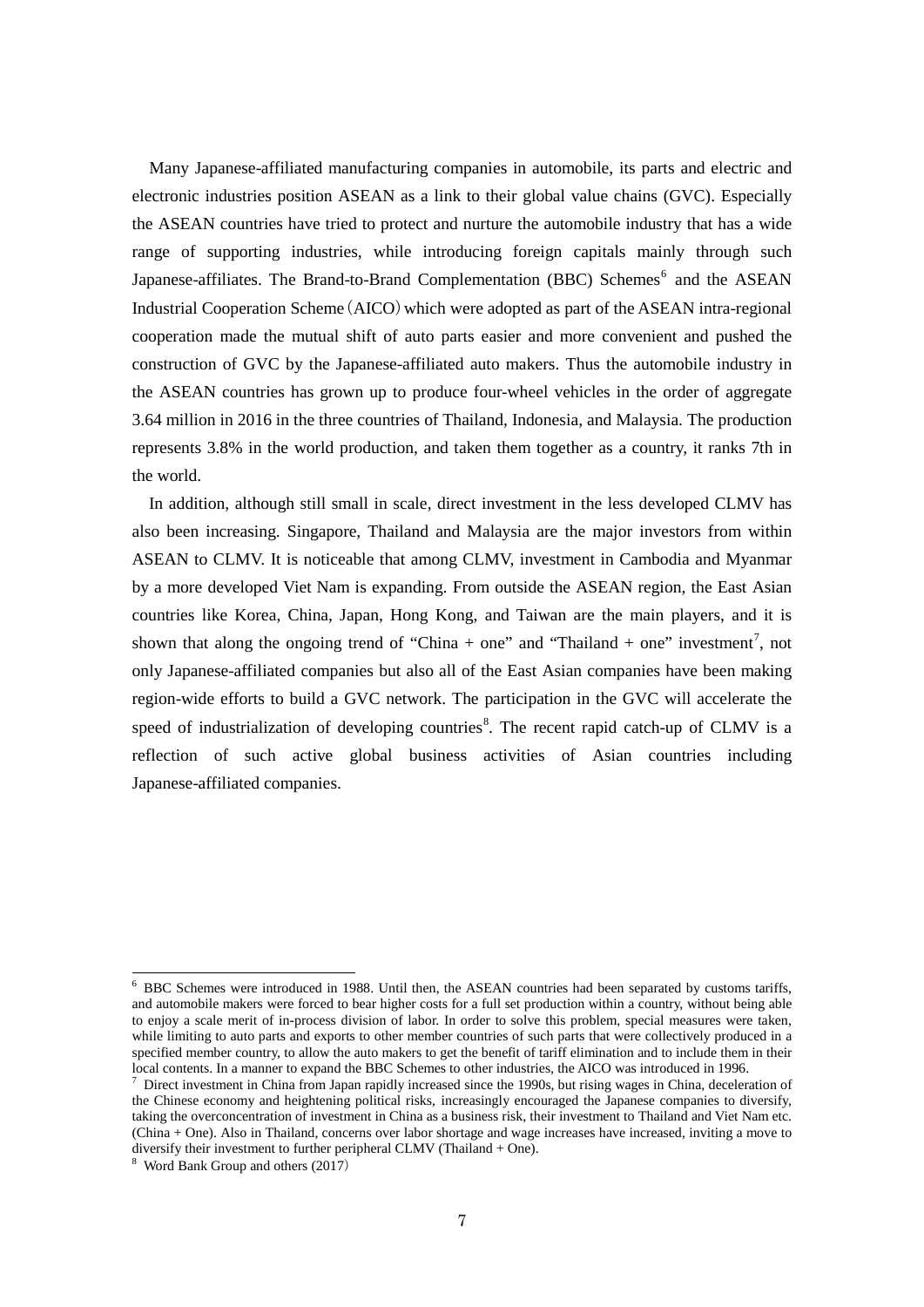## **3. ASEAN Economic Community**(**AEC**)**and Economic and Financial Cooperation in Asia**

(1) "AEC2025 Blueprint"

"AEC2025 Blueprint" consists of 5 pillars that aim at (i) a deeply integrated and highly cohesive economy; (ii) a competitive, innovative, and dynamic ASEAN; (iii) enhanced connectivity and sectoral cooperation; (iv) a resilient, inclusive, people-oriented, and people-centered ASEAN; and (v) a global ASEAN.

The concreate key elements under the first pillar include trade in goods, trade in services, investment environment, financial integration, financial inclusion and financial stability, facilitation of movement of skilled labor and business visitors, and enhanced participation in GVC, the last element of which was added to the Blueprint as of 2007. As the globalization of business activities progresses, the old FTA that covered only trade in "goods" was not sufficient and broader economic alliance including liberalization of services and the like has become of increasing importance. The second pillar includes such elements as effective competition policy, consumer protection, intellectual property rights, innovation, and so on. The biggest challenge here is how to control the anti-competitive actions and discriminatory government procurement practices by the state owned enterprises. The third pillar puts emphasis on the enhancing connectivity especially in the areas of transportation, communication, and energy. The key elements of the fourth pillar incorporate fostering of micro- and small and medium enterprises (MSMEs) and narrowing of development gaps. The fifth pillar aims at a globalized ASEAN. Through the FTAs and comprehensive economic partnership with extra-region areas, it aims to strengthen the position of ASEAN as an economic area that is open and inclusive for all, keeping the centrality of ASEAN in the changing world and regional environment.

|                                  | European Community | <b>ASEAN Economic Community</b> | Economic Pertnership Agreement |
|----------------------------------|--------------------|---------------------------------|--------------------------------|
|                                  | (EC)               | (AEC)                           | (EPA)                          |
| Tarrif elimination               |                    |                                 |                                |
| Non-tariff bariers elimination   |                    | $\bigcirc$ (*)                  |                                |
| Common tariff                    |                    |                                 |                                |
| Liberalisation of services trade |                    | ດ(∗`                            |                                |
| Harmonisation of Standards       |                    |                                 |                                |
| Free movement of labor           |                    |                                 |                                |
| Trade liberalisation             |                    |                                 |                                |
| Investment liberalisation        |                    |                                 |                                |
| Free movement of capital         |                    |                                 |                                |
| Government procurement           |                    | ×                               |                                |
| Common currency                  |                    |                                 |                                |

(Notes) O means it is an object. △ means an object in a limited way. × means "not clasified as an object". \* means an object but difficult to realise or only percial realisation is argued. Those judgements are not official ones, but of the authors of the book. (Source) Ishikawa and others(2016) P.29

ASEAN has cautiously promoted the deepening of its economic integration as they had a big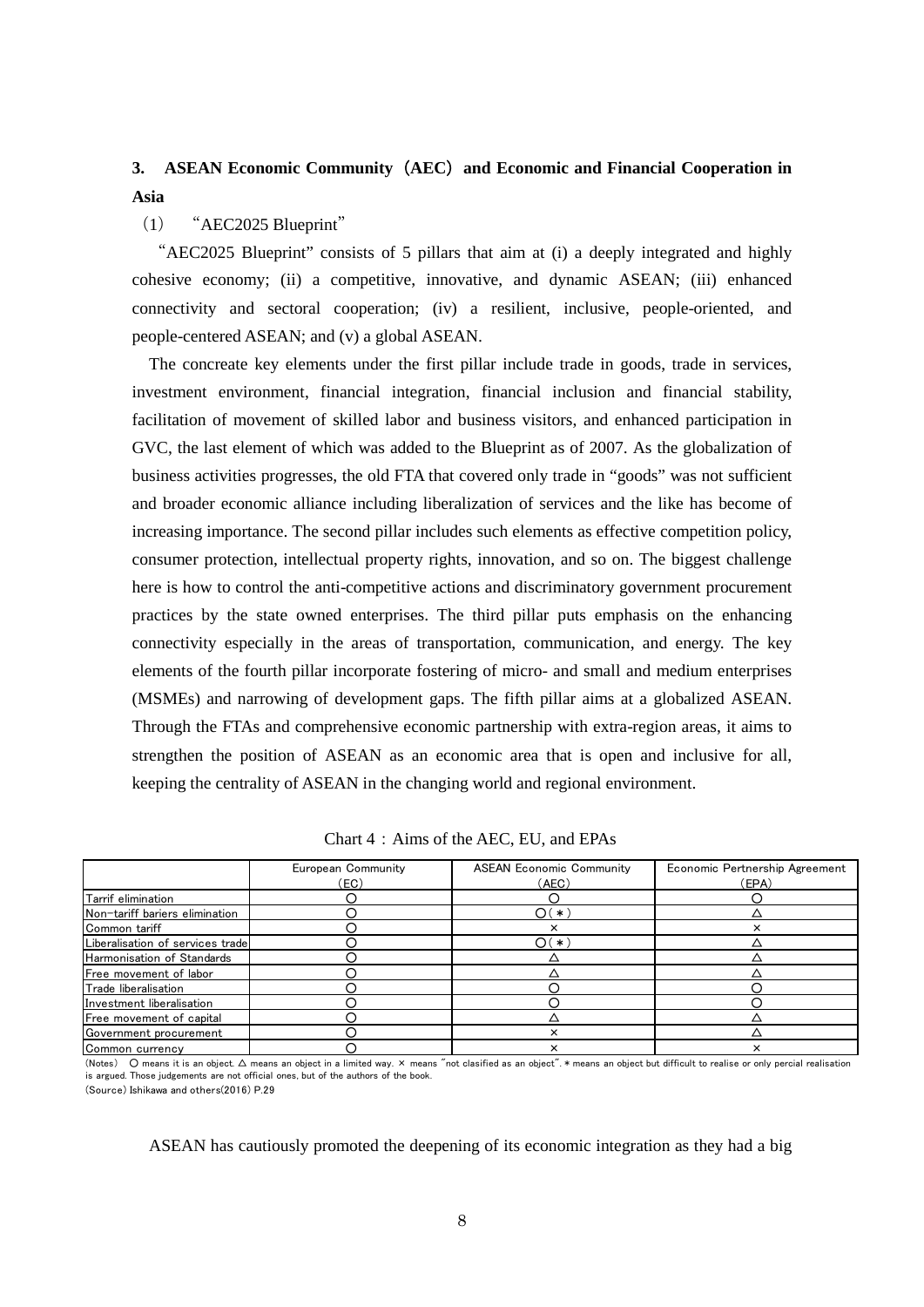development gap in the region. Unlike the EU, ASEAN does not assume transfer of national sovereign rights of each member to ASEAN after the market integration. This is one of the reasons why the process of integration is slow with many issues unsolved especially in the areas of non-tariff barrier matters, local contents, rules of origin, liberalization of trade in services, despite its progress in the area of liberalization of customs tariffs.

The merits of deepening economic integration are difficult to be known to the people while they may sometimes force the part of the society to bear a burden. It is obvious from the cases in the EU and the UK that the insufficient consideration to the weak has led to a rise of populism and anti-economic integration movement. It will be necessary for ASEAN to continue to make steady efforts to cautiously promote its integration, in a different way from the EU, i.e. in an "ASEAN way" that is based on the consensus after having sufficient and through consultations among the member countries.

### (2)Economic and Financial Alliances in the Asia and Pacific Region

The Asia and Pacific region already has many forms of economic and financial alliance. Some of the representative ones are Trans-Pacific Partnership (TPP) and Regional Comprehensive Economic Partnership (RCEP)<sup>[9](#page-8-0)</sup>.

Among the ASEAN members, four countries of Brunei, Malaysia, Singapore and Viet Nam have decided to join the TPP negotiation. The 12 participating countries largely agreed on the outline of the TPP in October 2015, which was signed in February 2016 to be effectuated after ratification of the participants<sup>[10](#page-8-1)</sup>. Its realization became suddenly remote, however, when in early 2017 the U.S. President Donald Trump formally expressed its withdrawal from the TPP. The effectuation of the TPP treaty needs the ratification of members with combined GDP share of at least 85% of total GDP, and the withdrawal of the U.S. made it impossible to satisfy the criteria of effectuation. Currently, the remaining 11 countries such as Japan, Australia and New Zealand are making efforts to make the treaty come into force without the U.S. Viet Nam and Malaysia are passive and reluctant in making the effectuation without the participation of the U.S., since they had made concessions on their market opening in exchange for the improved access to the U.S. market on the premise of the U.S. participation in the agreement. So the review of conditions is now under negotiation.

The RCEP is a broader economic alliance participated by 16 countries ranging from ASEAN 10 to Japan, China, Korea, Australia, New Zealand and India. ASEAN had concluded an FTA

<span id="page-8-0"></span><sup>9</sup> Please refer to Yamaguchi (2014) for the ASEAN+3 (Japan, China and Korea) regional economic and financial cooperation. [http://www.iima.or.jp/Docs/newsletter/2014/NL2014No\\_20\\_e.pdf](http://www.iima.or.jp/Docs/newsletter/2014/NL2014No_20_e.pdf) <sup>10</sup> For the process of TPP negotiations, see Yamaguchi (2015).

<span id="page-8-1"></span>[http://www.iima.or.jp/Docs/column/2015/1009\\_2\\_e.pdf](http://www.iima.or.jp/Docs/column/2015/1009_2_e.pdf)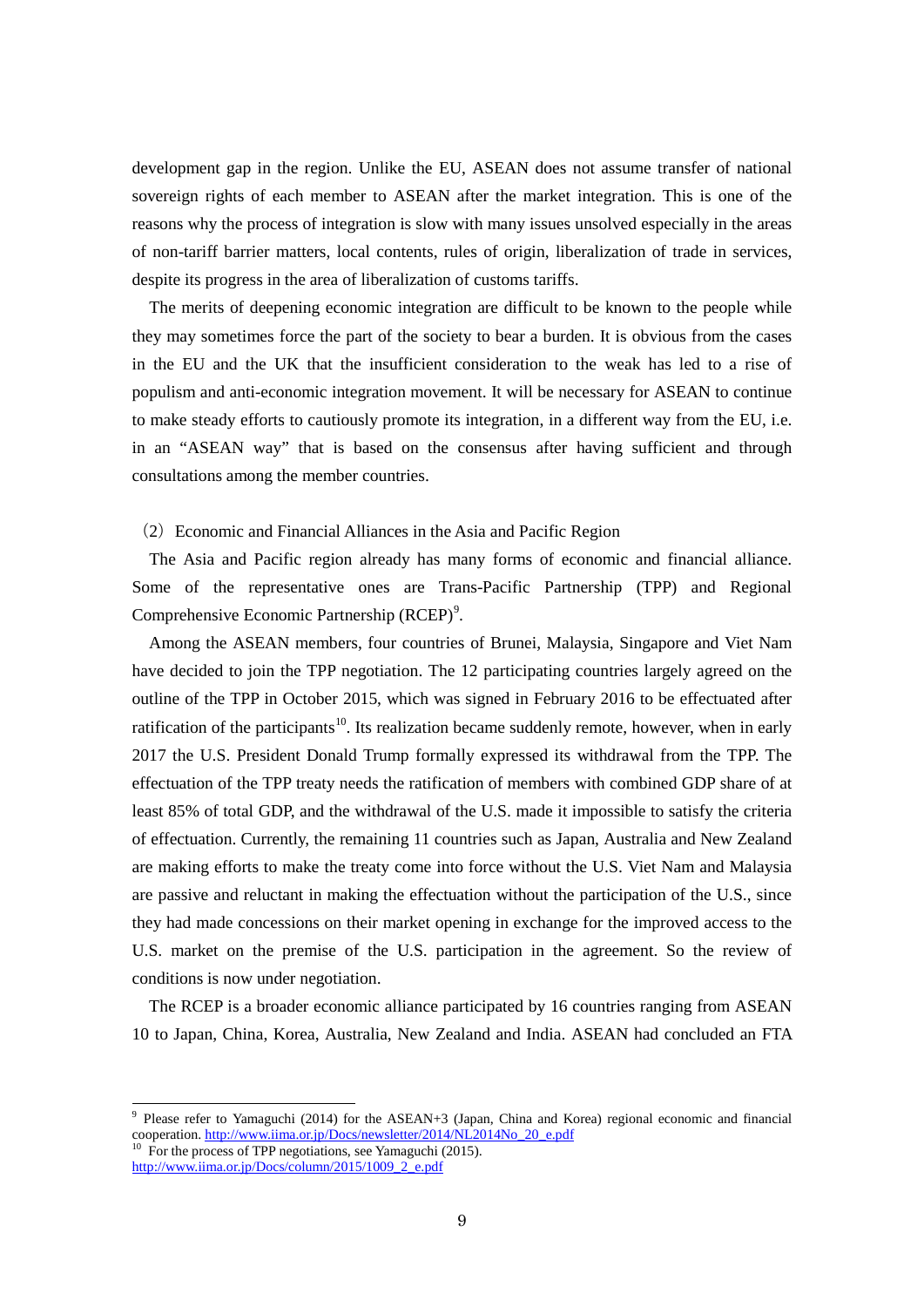individually with each non-ASEAN participant  $(ASEAN+1 FTA<sup>11</sup>)$  $(ASEAN+1 FTA<sup>11</sup>)$  $(ASEAN+1 FTA<sup>11</sup>)$ , namely, with China (effective in 2005), Korea (2007), Japan (2008), India (2010), and Australia and New Zealand (2010). But each FTA differs in its degree of liberalization. Under the RCEP, its Guiding Principles and Objectives promise the realization of "broader and deeper engagement with significant improvements over the existing ASEAN+1 FTAs, while recognizing the individual and diverse circumstances of the participating countries". However, it would be harder in the RCEP to realize the agreements in the areas on which liberalization has not been achieved in the AEC. Therefore, it will be needed more than else to improve the 5 ASEAN+1 FTAs and deepen the AEC.

Japan has made efforts to promote the effectuation of the TPP with the participation of 11 countries, while trying to encourage the return of the U.S. to the negotiation, and at the same time trying to strengthen the partnership with the East-Asia and Pacific Rim countries as a whole by promoting the RCEP negotiations. Through promoting both the TPP and the RCEP, Japan is expected to put pressure on the RCEP to become a higher and enhanced partnership while preparing the way for the U.S. to return to the TPP negotiations.

## **4. Issues Remaining: Narrowing of Intra-regional Economic Gaps (Development Divide) and Overcoming of Middle Income Trap**

### $(1)$  Narrowing of Intra-regional Economic Gaps

In order to the AEC to deepen its integration while achieving more enhanced effects, it is important to tackle the issue of income gaps between more advanced ASEAN countries and CLMV. Looking at the case of a more integrated EU, among the 28 member countries, the income gap between the poorest Bulgaria and the most affluent Luxembourg was 20 times in terms of per capita GDP in 2006, just before the accession of Bulgaria to the EU, and 14 times in 2014. On the other hand, there was a gap of 108 times in ASEAN in 2000 between the poorest Myanmar and the richest Singapore and 47 times in 2015 between the poorest Cambodia and the richest Singapore, showing more marked gap in ASEAN than the EU. Since 2000, however, CLMV countries have achieved faster growth than the advanced ASEAN countries, rapidly catching up to the latter (Table 1), although the gap still remains large. Taking into account the big gap among them and concerns over the impact of liberalization of tariffs on CLMV, ASEAN has given them a longer grace period (by January 2018) for achieving the liberalization than the advanced ASEAN countries. Further, in order to correct the gap, various projects including infrastructure investment, human recourses development, poverty reduction, etc. have been implemented since the early 2000s under the Initiatives of ASEAN Integration

<span id="page-9-0"></span> $11$  The FTA of ASEAN with an extra-region country is called like this.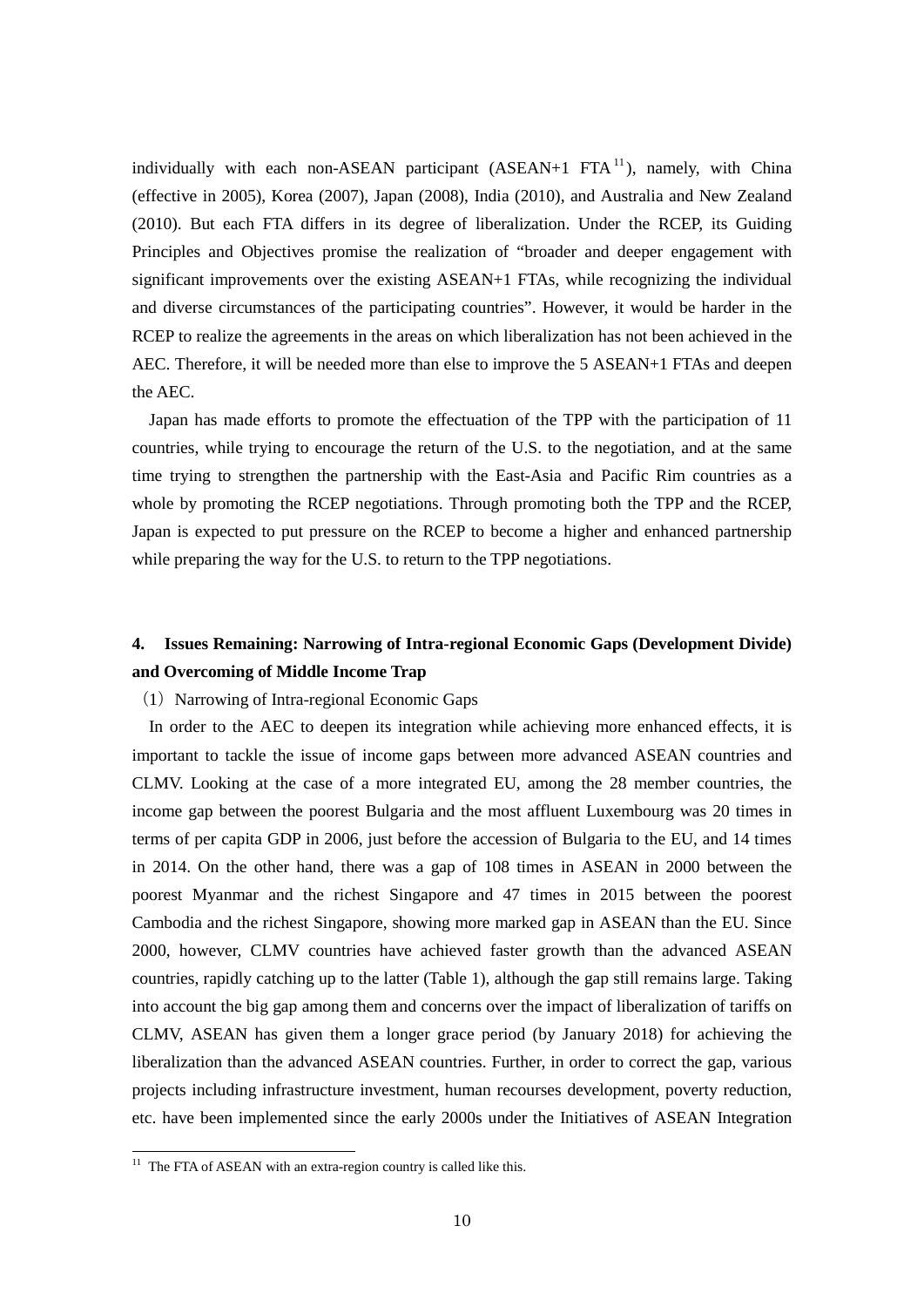(IAI). The IAI has been incorporated also in the "ASEAN2025 Blueprint", and the IAI Work plan III (2016-2020) is currently under implementation.

### $(2)$  Overcoming of Middle Income Trap

In the economic development process from low income countries to middle income countries, urbanization will be accelerated in a way the excessive labor force of less productive rural areas to be absorbed in the higher productive industries in the urban areas, thus improving the total productivity of the whole economy and accelerating economic growth. However, with the population shift from rural areas to urban areas taking a round, the high growth will be hard to be sustained. Growth relied on the introduction of foreign capital attracted by low wage and low cost will soon face with a competition from later coming developing countries, and unless a country cannot improve the productivity of local industries, it will often fail to make a sustainable development from middle income country to high income country. This was the problem over which the World Bank raised an alarm in 2007 as a "Middle Income Trap".

Out of ASEAN 10 countries, Singapore and Brunei have already shifted to a high income country. All the remaining countries have reached the level of middle income country in 2015, but they have different issues between upper middle income countries of Malaysia and Thailand and other lower middle income countries.

In Malaysia and Thailand, the excess labor force in the rural areas has been almost absorbed by the non-agricultural sector, causing a problem of labor shortage. In the future, it will be necessary for them to shift from input-oriented growth with increased capital and labor to growth based on the increase of total factor productivity (TFP). In concrete terms, it is an urgent issue for them to improve TFP through technology advancement supported by strengthened research and development (R&D), improvement of quality of labor force through education and training, and enhanced infrastructural investment. The ratio of R&D to GDP is 1.26% for Malaysia and 0.48% for Thailand on an average of 2005-2015 (World Bank data). As compared to the average of 1.56% for the world upper middle income countries and 0.55% for the lower middle income countries, the level of Thailand is lower than the average of lower middle income countries. Enrollment ratio to higher education<sup>12</sup> shows that Malaysia stays at 26.1% and Thailand 48.9% as against 46.9% for the average of upper middle income countries and 73.7% for high income countries. Both countries will need to make further efforts to improve the investment in these areas.

Indonesia, the Philippines and Viet Nam have a room to promote labor-intensive growth as they still have excess labor force in rural areas. But they will have to promote capita-intensive growth in order to expand employment opportunities. Also they will have to make efforts to

<span id="page-10-0"></span> $12$  Ratio of enrollment to total population of educational age.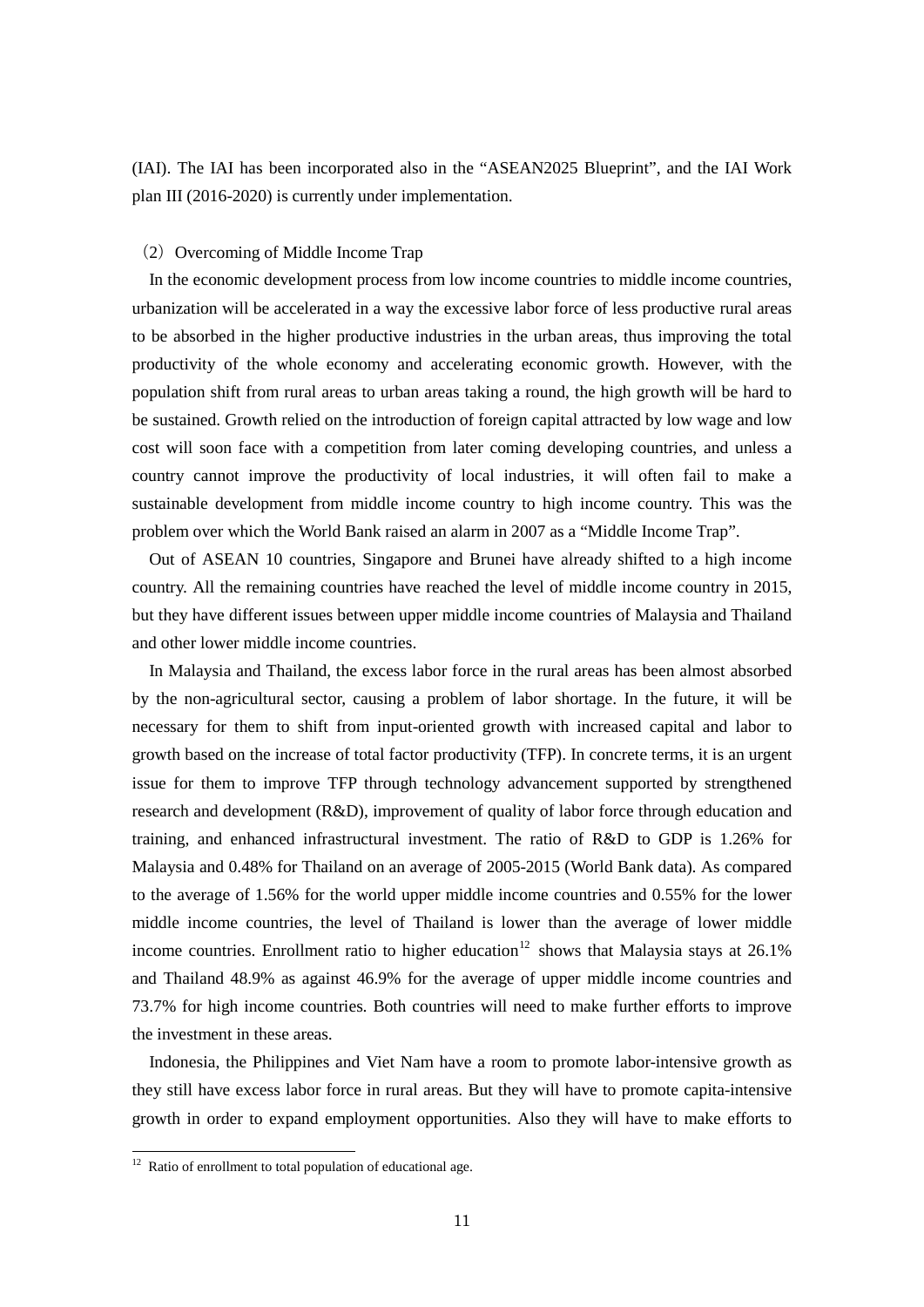attract foreign capital through improved corporate governance, enhancement of business environment, review of permission and authorization system, etc. Especially in the case of the Philippines more than 30 years have passed since it reached a level of lower middle income country. It is strongly hoped for it to succeed in promoting growth through such efforts to attract foreign enterprises.

According to the Doing Business Ranking provided by the World Bank, which measures business regulations and their enforcement to show the ease of doing business, Singapore, the first runner in ASEAN, ranks the top (easiest), followed by Malaysia, Thailand, Brunei among advanced ASEAN countries, and then by Viet Nam, Indonesia, the Philippines, and late coming CLM countries excluding Viet Nam (Chart 5).

|                   | 1. Ease of doing business<br>ranking | 2. The Global<br>Competitiveness Index<br>Ranking | 3. Logistics Performance<br>Ranking |
|-------------------|--------------------------------------|---------------------------------------------------|-------------------------------------|
| Singapore         |                                      | 2                                                 | 5                                   |
| Hong Kong         |                                      | 9                                                 | 9                                   |
| South Korea       | 5                                    | 26                                                | 24                                  |
| Taiwan, China     | 11                                   | 15                                                | 25                                  |
| Malaysia          | 23                                   | 25                                                | 32                                  |
| Japan             | 34                                   | 8                                                 | 12                                  |
| Thailand          | 46                                   | 34                                                | 45                                  |
| Brunei Darussalam | 72                                   | 58                                                | 70                                  |
| China             | 78                                   | 28                                                | 27                                  |
| Viet Nam          | 82                                   | 60                                                | 64                                  |
| Indonesia         | 91                                   | 41                                                | 63                                  |
| Philippines       | 99                                   | 57                                                | 71                                  |
| India             | 130                                  | 39                                                | 35                                  |
| Cambodia          | 131                                  | 89                                                | 73                                  |
| Lao PDR           | 139                                  | 93                                                | 152                                 |
| Myanmar           | 170                                  |                                                   | 113                                 |

Chart 5: Ranking of Doing Business and Competitiveness in Asia

(Notes)1.Ranking by the World Bank among 190 economies. .2.Ranking by the World Economic Forum among 138 economies. 3.Ranking by the World Bank among 160 economies.

(Sources) World Bank, "Doing business 2017", World Economic Forum,"Global Competitiveness Index 2017", World Bank,"Connecting to compete,2016".

Looking at the Doing Business ranking in more detail by its composite items, the lower ranked countries lag behind them in all items, especially in financially-related items as compared to the highest three countries (Chart 6). Although Viet Nam is regarded as a late comer in ASEAN in terms of income level, it has a financial market well comparable to those in Indonesia and the Philippines (Chart 7). The development in financial aspects will play a key role in attracting investment.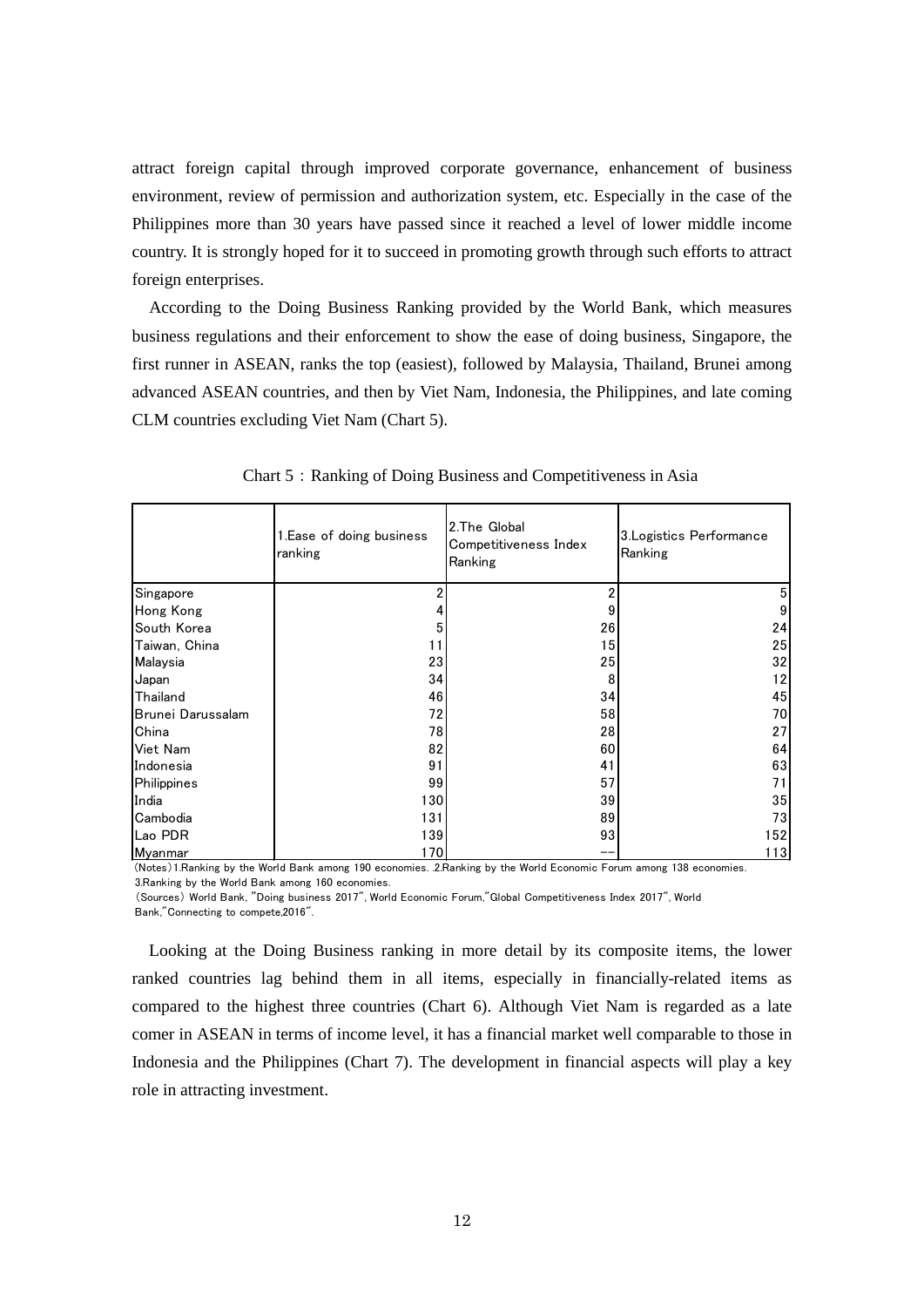

Chart 6: Doing Business Ranking in ASEAN Countries (by composite items)

Items: 1.Starting a business, 2.Dealing with construction permit, 3.Getting electricity, 4.Registering property, 5.Getting credit, 6.Protecting minority investors, 7.Paying taxes, 8.Trading across the borders. 9.Enforcing contracts, 10.Resolving insolvency

(Notes) The score of Resolving insolvency in LaoPDR is zero because of no data. Viet Nam is usually clasified as a late comer. But as far as the ease of doing business<br>ranking concerned, Viet Nam is ranked higher than Indo Late comers.

(Source) World Bank "Doing business in 2017"



Chart 7: Size of Financial Market in Asia (as of end 2015, % of GDP)

Further, CLMV, as well as Indonesia and the Philippines rank low in the Logistics Performance Index (LPI) that indicates the ease of transportation and traffics. According to the studies of the World Bank and others, there is a correlation between LPI and degree of involvement in  $GVC^{13}$  $GVC^{13}$  $GVC^{13}$ . To these late comers in ASEAN, it is considered to be the key to economic development to make themselves more accessible to GVC by upgrading their transportation infrastructure like roads and railways as well as by making institutional improvement of their customs procedures and the like.

The deepening of economic integration will give an important impetus to these countries in their efforts to address various challenges.

<span id="page-12-0"></span><sup>&</sup>lt;sup>13</sup> The World Bank Group and others  $(2017)$